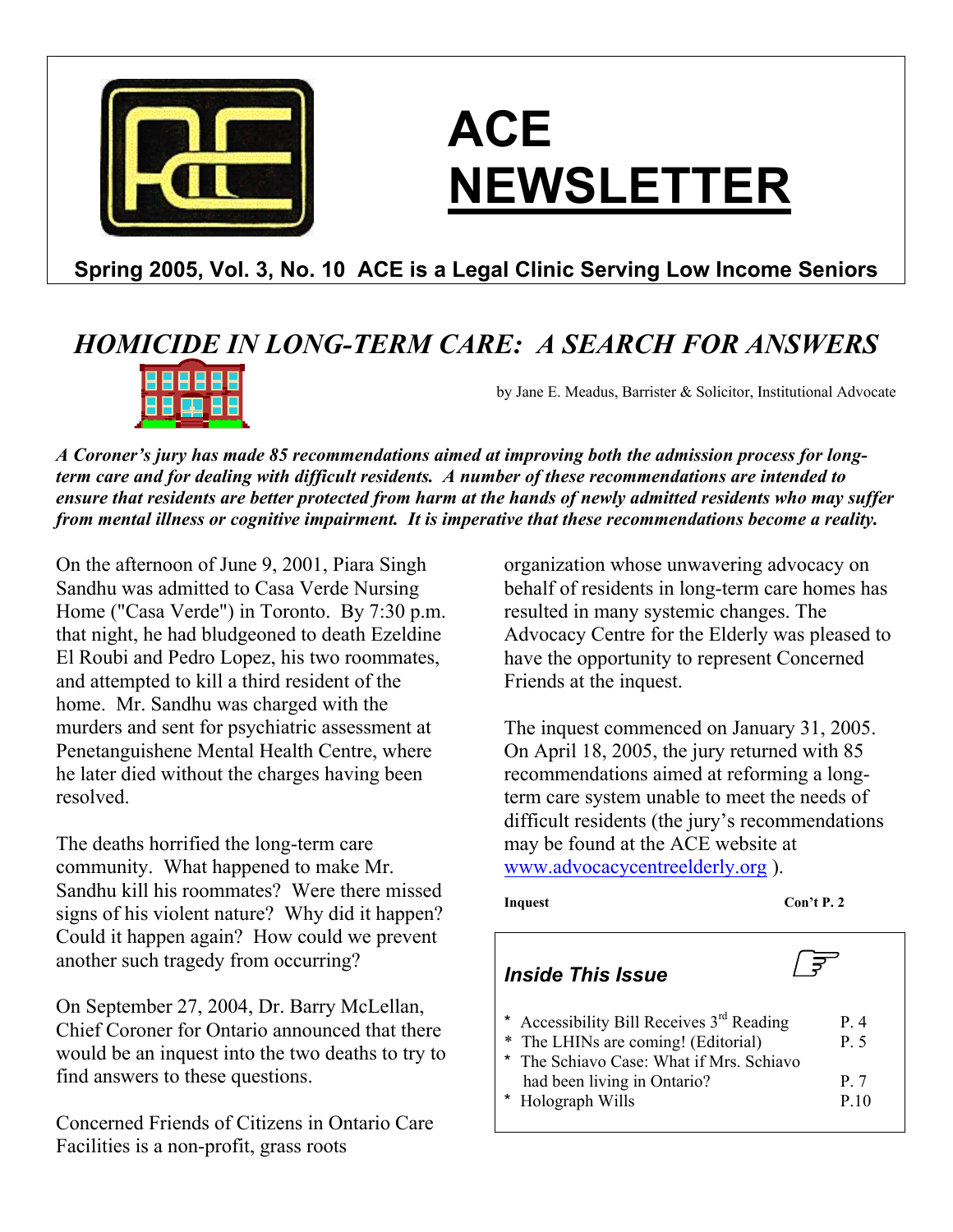An inquest is an inquiry into the death(s) of a person(s). The purpose of the inquest is twofold. First, an inquest is held to determine the answer to five questions: Who was the deceased? How did the deceased die? When and where did the deceased die? By what means did the deceased came to his or her death? Here, these questions were easily answered and were not the ultimate goal of the inquest. Of primary importance here was the second purpose, which is to make recommendations directed to avoiding future similar deaths.

### **FACTS**

Mr. Sandhu was a 74 year old man of East-Indian origin who spoke little English. Prior to the incident, he was living with his wife, son and his family. On March 25, 2001, he suffered a stroke, was hospitalized briefly and returned home after only three days, as he was becoming increasingly disruptive and confused.

On May 30th, his wife was treated by the family staff. physician, Dr. Rahl, for a black eye caused by Mr. Sandhu. The doctor advised the family to contact the police or take Mr. Sandhu to a hospital (although he could not indicate why). The son stated that this was a family matter and did not want to follow either of these suggestions.

On June 2, 2001, Mr. Sandhu was taken to see Dr. Rahl to complete an application for longterm care. Dr. Rahl found him incapable of consenting to admission to a care facility (nursing home), and completed the medical report. The report included no comment on behavioural issues other than confusion and agitation, and there was no mention of the fact that Mrs. Sandhu had suffered a black eye at the hands of her husband. At the inquest, Dr Rahl said that he believed that the application would be reviewed by another physician prior to admission, and that Mr. Sandhu would be found to be ineligible for admission.

Inquest Con't From P.1 The Etobicoke Community Care Access Centre (CCAC) processed the application for long-term care. The family told the CCAC that Mr. Sandhu was demanding, suspicious, paranoid, verbally and physically aggressive towards spouse and son, might use objects to hit when frustrated, and screamed and was disruptive at night. The family wished Mr. Sandhu to be placed immediately on an emergency basis. Mr. Sandhu was eligible for admission and a bed was found at Casa Verde. A detailed behavioural assessment was then completed. It is unclear who provided the information for this assessment, however, it contrasted with the information provided originally as it stated only that Mr. Sandhu could be verbally aggressive.

> Mr. Sandhu was admitted to Casa Verde early on a Saturday afternoon. The admission note completed by the charge nurse stated that Mr. Sandhu could be "very aggressive and violent". However, the evidence was that this information was not communicated to other

**Inquest Con't P. 3**

The **Advocacy Centre for the Elderly (ACE)** is a legal clinic for low income seniors 60 years of age and over, funded by Legal Aid Ontario. ACE is incorporated as a non-profit corporation under the name "Holly Street Advocacy Centre for the Elderly Inc.".

#### **Charitable Registation No. 0800649-59**

**ACE Chairperson:** Keith Lee-Whiting **Executive Director:** Judith A. Wahl **Newsletter Editor:** George T. Monticone

All submissions to **ACE Newsletter** should be made to:

 The Editor ACE Newsletter Advocacy Centre for the Elderly 2 Carlton Street, Suite 701 Toronto, Ontario M5B 1J3

Telephone: (416) 598-2656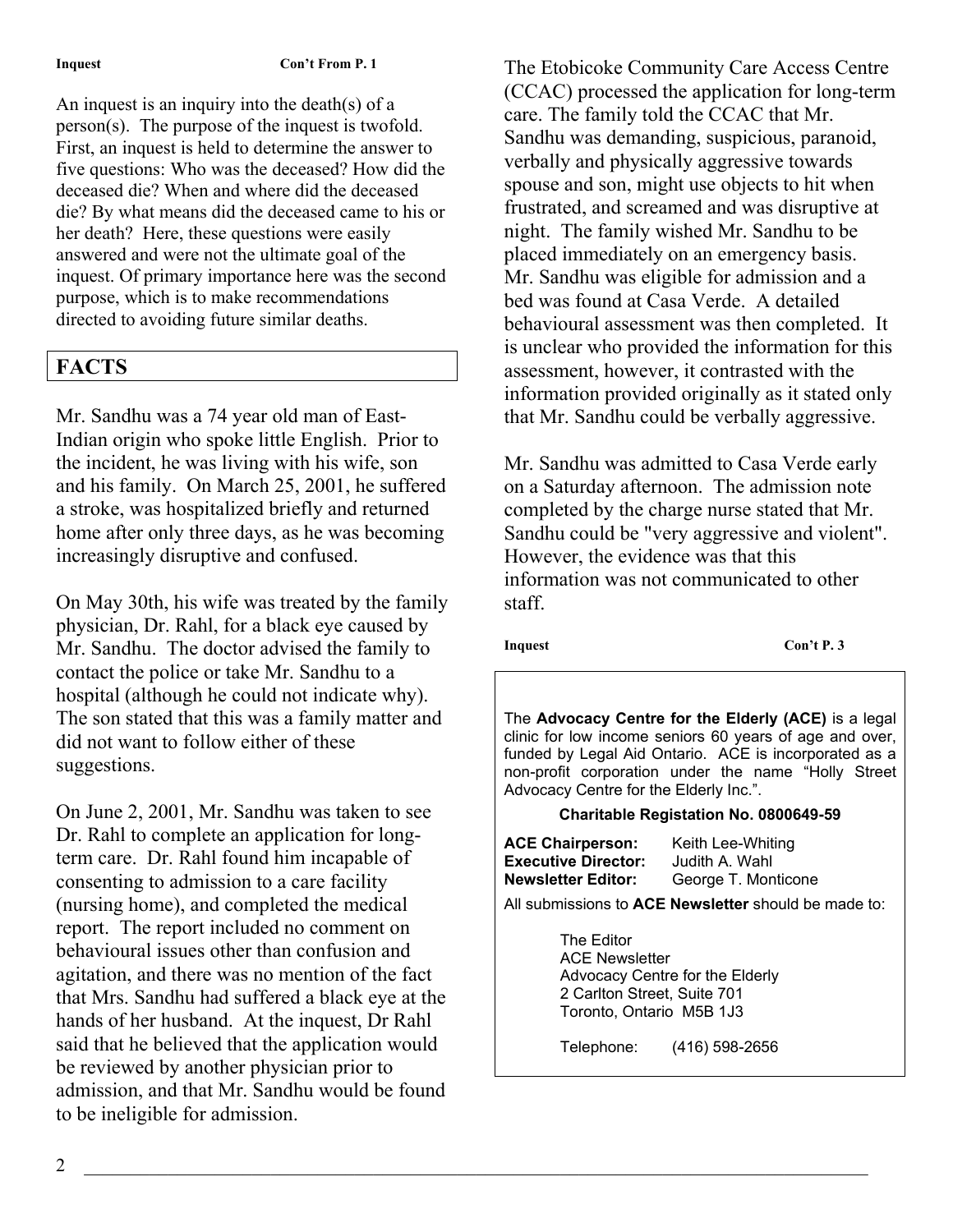The afternoon was uneventful. Mr. Sandhu was noted to be polite and co-operative. However, about 7:30 p.m. he was apprehended by staff while attacking a resident. It was then discovered that two residents had already been killed. A police officer described the scene as one of the worst homicides he had ever seen.

#### **RECOMMENDATIONS**

Much of the evidence at the inquest was with respect to the assessment of and provision of care for potentially aggressive residents in longterm care homes.

Dr. Heather MacDonald, who had prepared the coroner's report, and Dr. Ken LeClair, a leading geriatric psychiatrist, both testified that Mr. Sandhu's potential for violent behaviour was predictable. Unfortunately, evidence showed that no proper assessment took place. Nevertheless, the jury heard that even if it had been identified, there were very few alternatives for Mr. Sandhu and his family with respect to providing him with care and treatment.

#### **(1) PIECES Training**

The jury heard a great deal of testimony about "PIECES" training. PIECES was part of the Government of Ontario's Alzheimer's Strategy, aimed at enabling long-term care staff to assess residents for behavioural and psychiatric issues, and to problem solve regarding these issues within the home. While training was heralded, the jury heard that the funding for the training had concluded. As well, many of the PIECES trained staff had left their jobs, leaving great gaps in the system. Finally, even where PIECES trained staff were available, there was often insufficient time and support to implement their knowledge.

The jury heard that Mr. Sandhu's potential for violence could have been assessed at admission, flagging his behaviours and allowing for monitoring pending further assessment and programming. However, this was not done.

The jury recommended that funding for PIECES training continue and that there be requirements for PIECES trained staff to be available in all long-term care homes. (Recommendations 40-49)

#### **(2) Specialized Units and Services**

Even if Mr. Sandhu had been clearly identified as being violent, it is unclear what services might have been available to assist the home in dealing with him.

The evidence was that there were few resources available for violent or aggressive residents. Special programmes were either extremely limited or not known to facility and CCAC staff. Over and over, we heard that specialized units or facilities were required for these residents, but they were generally non-existent. Tim Burns, Director of Long-Term Care at the Ministry of Health and Long-Term Care, stated that it was up to the individual long-term care homes to assess and determine proper spending on these types of residents. We heard about the need for high staff-to-resident ratios in specialized units/facilities in order to meet the needs of these residents. It was clear that specialized services required by these residents could not be provided under the present funding scheme. Increased funding must be made available for these difficult to care for residents (see jury Recommendations 22-25; 38-39).

#### **(3) Funding**

The present funding system for long-term care has been criticized. Monique Smith (MPP Nipissing), in her report to the Minister of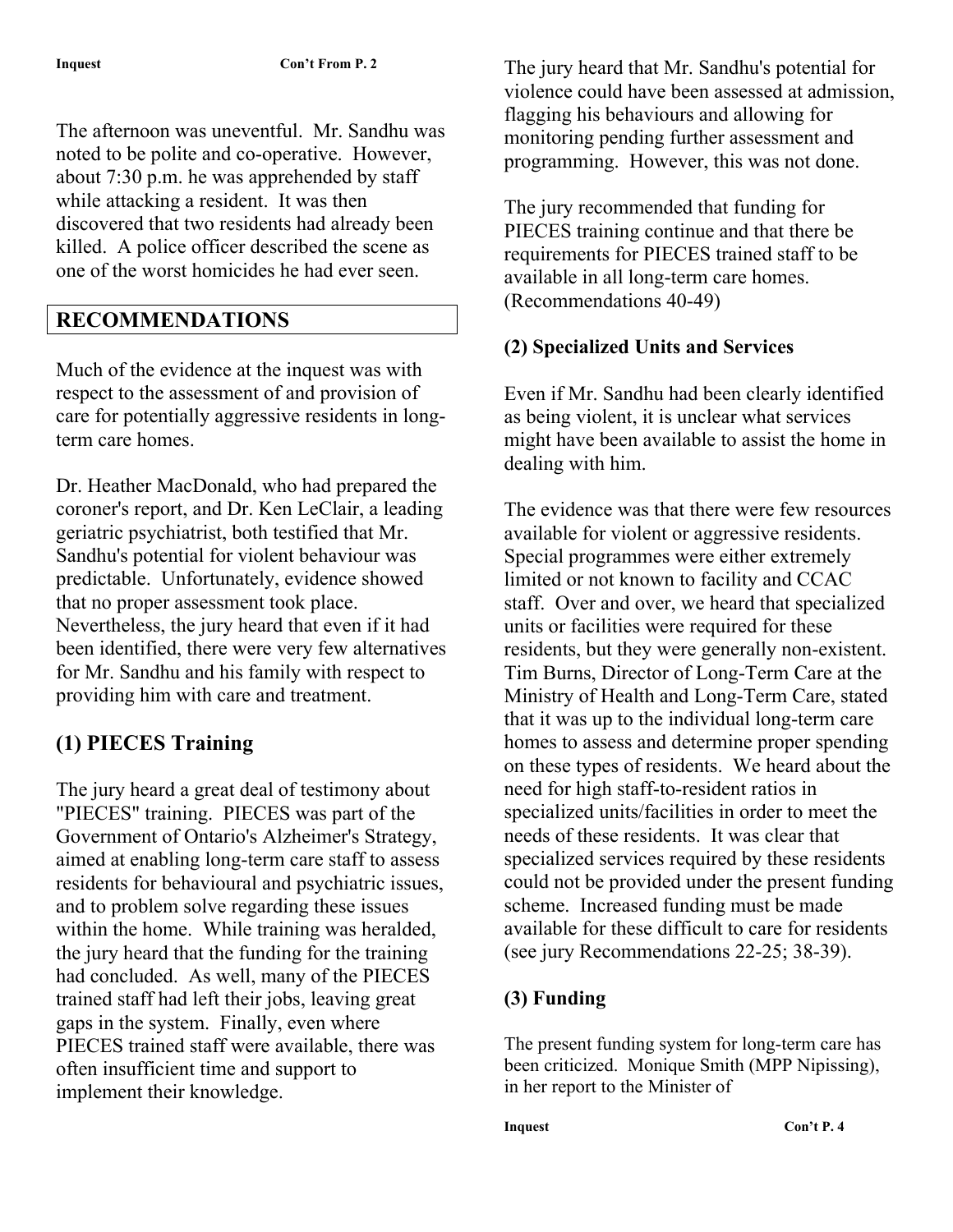**Health and Long-Term Care, stated that the <b>CONCLUSION** system was problematic and recommended a review with goal to establish a new model (Commitment to Care: A Plan for Long-Term Care in Ontario, Spring, 2004, (Monique Smith, Parliamentary Assistant, Ministry of Health and Long-Term Care), [http://www.health.gov.on.ca,](http://www.health.gov.on.ca/) pgs.7 & 26).

The jury recommended that the funding system<br>the government is agency to recommended the group of  $\frac{1}{2}$  implementation.  $\bullet$ be revised within the next fiscal year. It stated that any new funding model must "take into account the higher skill level of staff required for residents with dimentia [sic] and other mental health problems and, in particular, giving sufficient weight to actual and potential aggressive behaviours to ensure adequate staffing, sufficient time and resources for LTC residents with such behaviours". **Reading** (Recommendation 26.)

### **(4) Community Care Access Centres**

The inquest heard a lot of testimony about the role of the CCAC in the placement of Mr. Sandhu. Mr. Sandhu had had no contact with the CCAC prior to his placement, and their knowledge of him was limited to that collected from the doctor and various family members. Further, the placement was done in a short-time period and there were questions about the process the CCAC followed.

The jury made a number of recommendations with respect to the completion of the application and placement of residents, to ensure that as much correct information as possible is obtained and that appropriate placements are made, so that the needs of all those requiring long-term care can be met. (Recommendations 53-60.)

The jury recommendations are far-reaching and will have a great impact on the lives of those living in long-term care if implemented. This is the opportune time for these recommendations to be considered, given the government's commitment to reform the system. However, these recommendations must be kept on the government's agenda by lobbying for their



# facilities if they are responsible to manage **Accessibility Bill Receives Third**

Bill 118, the *Accessibility for Ontarians with Disabilities Act, 2005*, received unanimous approval on third reading in the Ontario Legislature on May 10, 2005. The Bill is expected to become law soon with royal assent.

Bill 118 provides a framework for achieving full accessibility for persons with disabilities within a 20 year time frame. Much hard work lies ahead in developing accessibility standards. The Bill is endorsed by the ODA Committee, an organization of volunteers who have worked tirelessly for accessibility legislation in Ontario. Persons wanting to contact the ODA Committee for further information about Bill 118 and the work ahead should visit their internet site at [www.odacommittee.net](http://www.odacommittee.net/).

*June is Seniors' Month*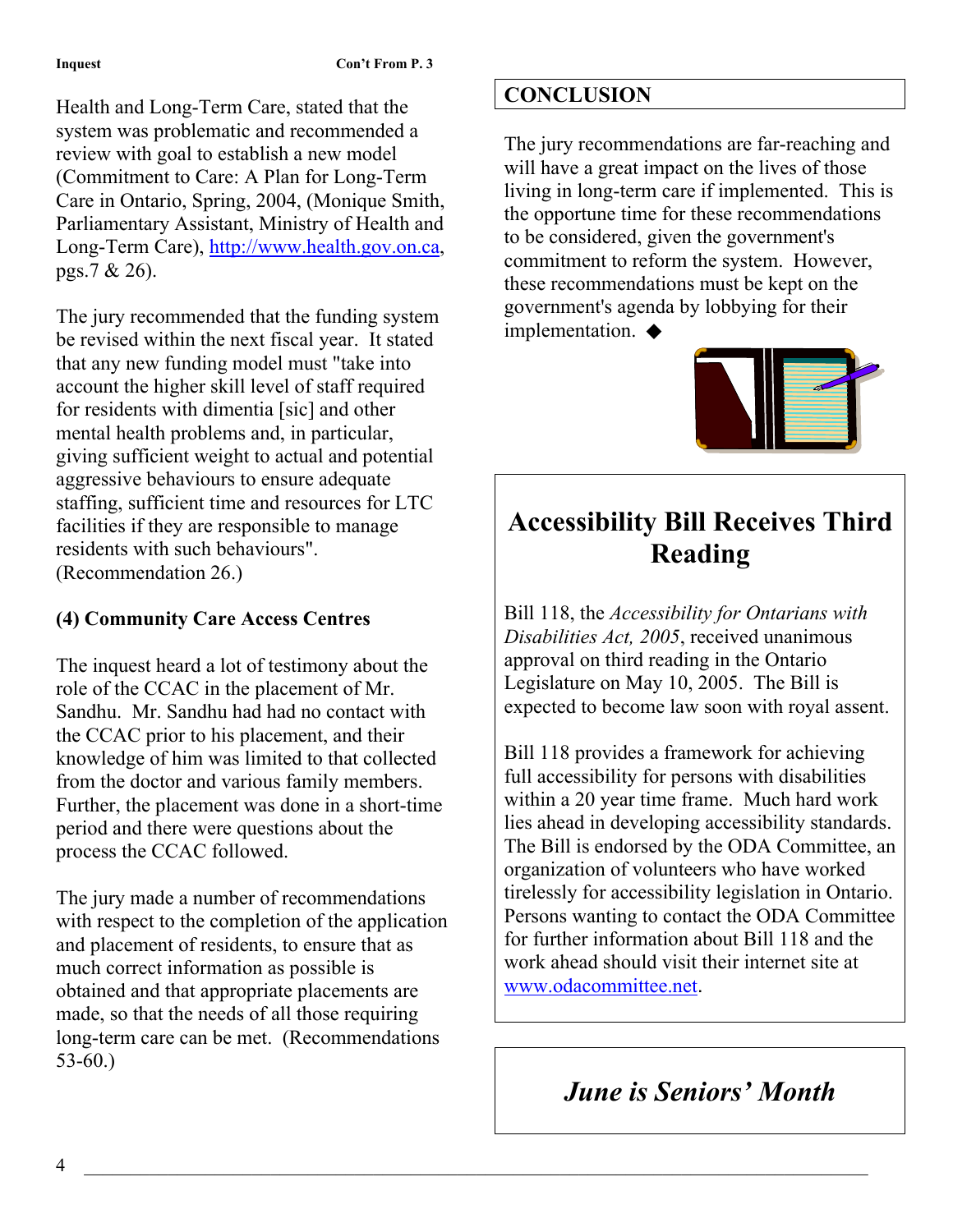## **The LHINs are coming! The LHINS are coming!** of March 31, 2005 on the theory that they

Editorial comment by George T. Monticone, Barrister & Solicitor

 $\circ$ % $\circ$   $\circ$   $\circ$   $\circ$   $\circ$   $\circ$   $\circ$ 

**Local Health Integration Networks** (LHINs) will be 14 community-based organizations with a unique mandate to plan, coordinate, integrate, manage, and fund care at the local level within their defined geographic areas. So says Bulletin #1, dated October 6, 2004 posted on the Ontario Ministry of Health and Long-Term Care (MOHLTC) website for LHINs.

In Bulletin # 11 dated May 2, 2005 we learn that the government is considering funding each of the following health care providers through LHINs (in other words, each LHIN will be given a packet of money and authority to decide which of the following providers get what):

- Hospitals
- Divested psychiatric hospitals
- Community Care Access Centres
- Community Support Service Agencies
- Mental Health and Addictions Agencies
- Community Health Centres
- Long-Term Care Facilities

In other words, LHINs would control virtually all aspects of our health care system, with the important exception of physicians, drug programs, ambulance services, and laboratories. The MOHLTC is described in Bulletin #2 as "providing stewardship to the system" (October 20, 2004).

To date, the 14 LHIN districts have been established, meetings with stakeholders have been held, and each district has produced a report attempting to identify priorities. Hiring is in progress. Long-standing and valuable District Health Councils have been disbanded as would be redundant, since the planning and related functions carried out by the DHCs will now be done by LHINs. LIHNs are expected to do so much more (see Bulletin #6, January 19, 2005).

Why this massive restructuring? The answer is harder to find in the government literature and press releases. One cannot find a succinct statement of why all this is necessary. But I have a theory that, if it is anywhere close to the mark, should alarm anyone who cares about our public healthcare system. But first a history lesson.

In the mid-1990's the provincial government overhauled the home care system in Ontario. This was intended to provide one stop shopping for home care services and ensure that regardless of where one lives in Ontario, access to services would be more or less the same (equitable). Community Care Access Centres (CCACs) were created, one for each of some 40 districts in the province. Each CCAC was created to plan, coordinate, integrate, manage, and fund home care in its own district. Despite these best-laid plans, home care in Ontario is no better now than ever. Cutbacks in service rule the day. There is no consistency from one CCAC to another. Some CCACs have spent massive amounts on buying new buildings, money that could have been used to provide service to persons in need of home care. Well paid managers and service co-ordinators devote their expertise to rationalizing and implementing cutbacks in service while there is a shortage of workers to provide services. Seniors with chronic care needs have experienced a sharp decrease in availability of home care services in many areas of the province. When someone complains to the

**LHINs Con't P. 6**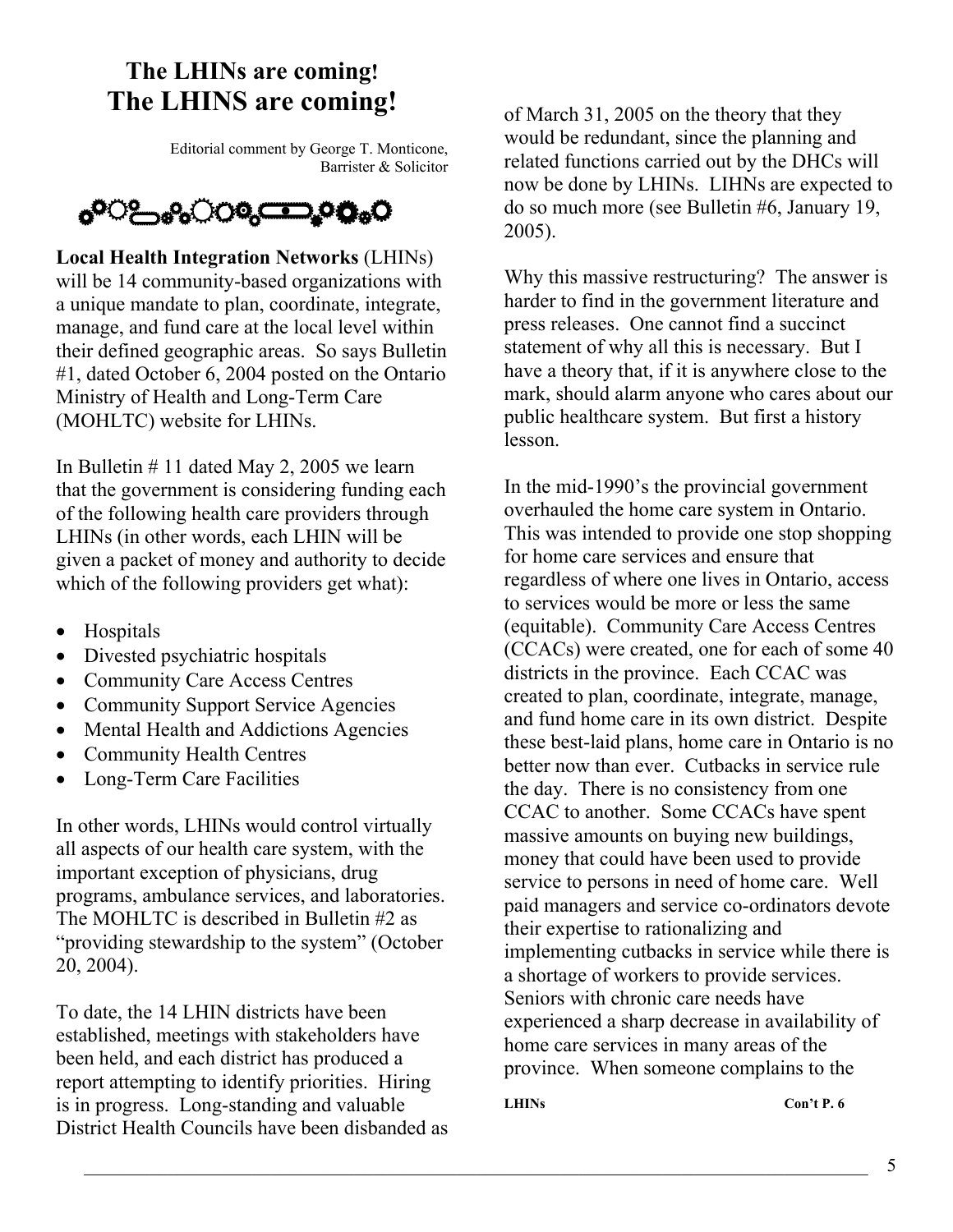MOHLTC about a reduction or cutback, CCACs are the scapegoats. The MOHLTC shrugs and blames individual CCACs for mismanagement. Despite serious systemic problems with CCACs that the MOHLTC is well-aware of, the problems remain. For example, home care legislation calls for eligibility criteria to be set out in regulations. After more than 10 years, there still are no eligibility criteria. A multi-million dollar system limps along with no one having a clear idea of who should get services and to what extent. This makes it difficult to complain about the inadequacy of the services you are receiving through a CCAC if you can't really say what you are entitled to. If you are responsible for management of MOHLTC this difficulty is not a cause for concern, it is a sure way to dodge responsibility when things go wrong.

If you substitute "LHIN" for "CCAC" in the above discussion, you will have an idea of what the future holds for health care in Ontario.

LHINs are being created to help the MOHLTC divest itself of managerial responsibility and accountability regarding the quality of health care in Ontario. That will now fall on the shoulders of the LHINs. And when something goes wrong, the MOHLTC finger will be pointed at the LHIN who will have "mismanaged". The MOHLTC as the benign steward of public funds will shrug and promise to investigate. At present there are significant pieces of legislation governing the various components of the health care system, setting limits on what they can and cannot do. LHINs are supposed to have flexibility in order to mold the health care system in each area to fit the resources and needs in the area. That sounds good until one realizes that existing legislation does not allow for that kind of flexibility from one district to another. There needs to be a very lengthy discussion about whether legislation

should allow that degree of discretion and flexibility. How does flexibility fit with guiding principles such as ensuring "equitable access based on patient need" (see Bulletin #1)? It didn't in the case of home care, and it likely does not here either. What needs to be asked is whether the provincial government will find it convenient, as it has with home care, to not pass appropriate legislation to ensure equitable access to health care across the province? Will this extra layer of bureaucracy make it even more difficult for someone to complain about inadequate health care? Likely it will. And critics of the health care system will be shunted back and forth between the MOHLTC and the LHINs, trying to figure out where the problem is and trying to figure out how to fix the problem.

Governments are capable of learning. The CCAC experiment since 1994 has taught the provincial government of Ontario a valuable lesson. Shunt off responsibility and accountability to someone else, keep a tight hold on the funding, and for heaven sake do not enact clear legislation governing the matter to let people know what they can expect and what they may be entitled to (and what they have a right to complain about). Actually, the lesson is that no legislation is even better than incomplete legislation in this regard. Make everything a matter of negotiation between the MOHLTC and the LIHN, negotiation that takes place away from the stern eye of public scrutiny.

If any of this scares you, talk to your local MPP and organize! ◆

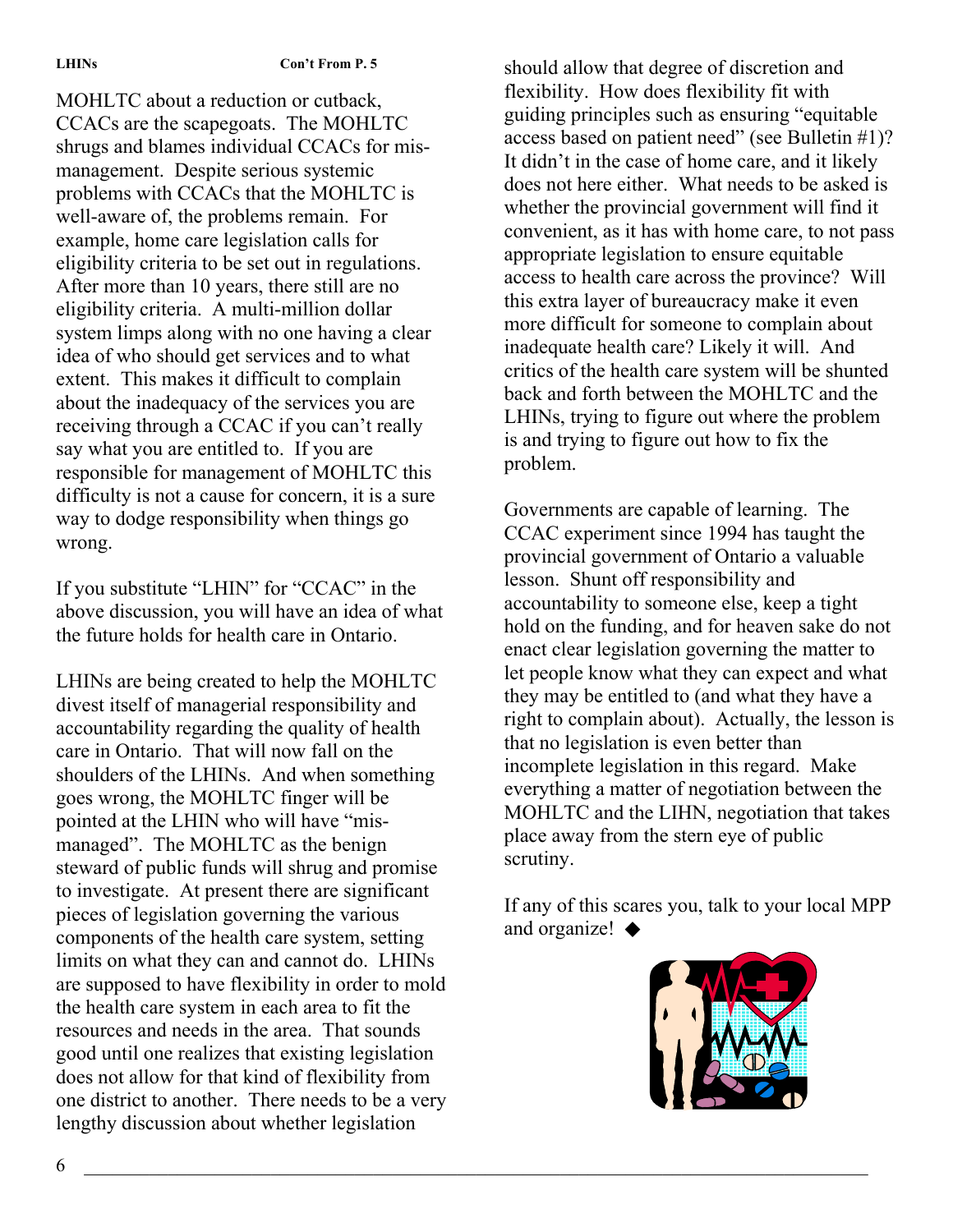## **THE SCHIAVO CASE: What if Mrs. Schiavo Had Been Living in Ontario? Are Living Wills the Answer?**

By Judith A. Wahl, Barrister & Solicitor

❊❊❊❊❊❊❊❊❊❊❊❊❊❊❊

The recent dispute in Florida over who had authority to make treatment decisions for Terry Schiavo and the accompanying frenzy in the press has created a demand in Ontario for "living wills". Many people want to know whether they can do something to avoid disputes and court cases over their future health care treatment.

What would have happened if Terry Schiavo had been living in Ontario? What can a person do in advance to express their wishes about future health care and about who should make these decisions for them if they become incapable? Is a living will or an equivalent "legal" document in Ontario the answer?

Based on what appeared in the press, the basic facts concerning Terry Schiavo's health issues were as follows:

- 1. Terry Schiavo was a married woman. Prior to having serious health problems, she prepared a Power of Attorney document naming her husband as her attorney responsible for making health decisions in the event that she was not mentally capable to make decisions for herself.
- 2. Mrs. Schiavo also had a close relationship with parents and other family members (brothers and sisters).
- 3. Mrs. Schiavo experienced a traumatic health event that left her with communication

limitations. Despite treatment, her condition deteriorated over the next 15 years. Her husband and a number of health care providers believed that Mrs. Schiavo lacked mental capacity to make health decisions and was not able to communicate. In fact, they believed that she was "brain dead" or close to that, not able to benefit from treatment, and would not recover. In contrast, her parents believed that Mrs. Schiavo could communicate although with limitations, had mental capacity, could benefit from treatment, and would one day recover with treatment.

4. There were many court applications regarding who was the appropriate decision maker for Mrs. Schiavo and what treatment was appropriate. The final outcome of these court proceedings was that Mr. Schiavo was confirmed to be the appropriate decision maker for his wife. Mr. Schiavo stated that he believed that his wife had advised him, when capable, that she would not want to be maintained on life supports, including a tube feed, if she found herself in the health condition that she eventually experienced.

Please note that this is only a brief summary of the issues reported by the press and may not be complete. However, this is the information which has caused people in Ontario to be concerned about preparing living wills to avoid or lessen the debate around their own care in similar circumstances.

What would have happened if Mrs. Schiavo had lived in Ontario? In Ontario a person can name someone else to be their substitute decision maker ("SDM") for personal care decisions by executing a Power of Attorney for Personal Care (POAPC). Personal care decisions include decisions about health treatment. If Mrs. Schiavo had prepared a POAPC and named her husband as her attorney, then he would have been authorized to make treatment decisions for **Schiavo Con't P. 8**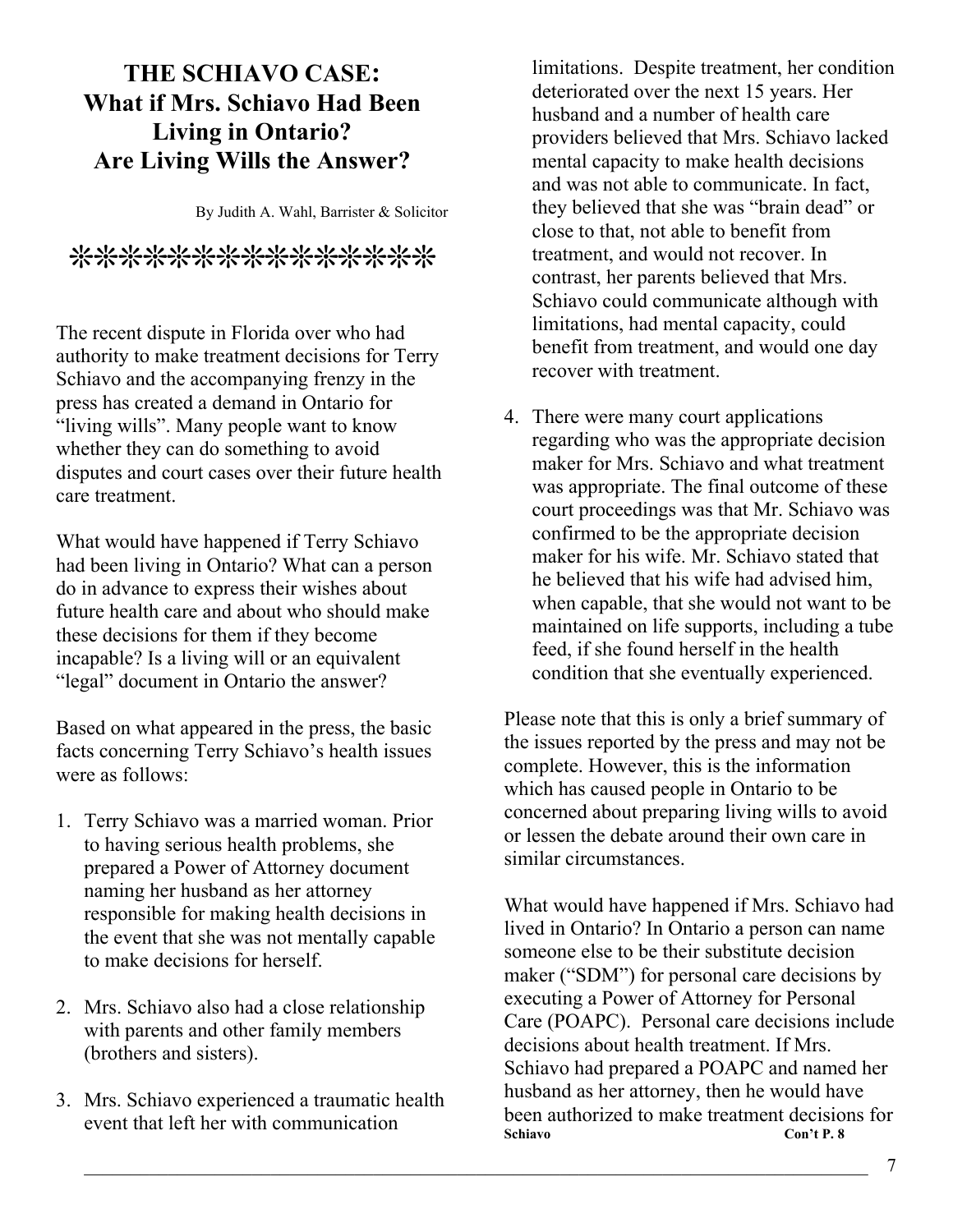her if she was mentally incapable to do so herself.

Could someone apply to court in Ontario to "trump" the attorney named in a POAPC? Yes. Someone else, like Mrs. Schiavo's parents, could apply to court to be named as her guardian of the person. A court appointed guardian has priority over an attorney named in a POAPC.

To be appointed as a guardian, the parents or other applicant would have to provide evidence that the person was incapable of making personal care decisions and needed a guardian to make those decisions for her. They also have to prove that the attorney named in a POAPC is not making appropriate decisions in accordance with the law. Otherwise, the court is unlikely to appoint a guardian to replace the attorney chosen by the person.

What are the legal obligations of a SDM, such as an attorney named in a POAPC, when making health treatment decisions for a mentally incapable person in Ontario? The SDM must first determine if he knows of any wishes expressed by the person when capable in respect to treatment that would be relevant to the particular treatment decision that must now be made. The person could have expressed these wishes in writing in a POAPC. She also could have prepared an "advance directive", also known as a living will, using a form or just writing out her wishes on a piece of paper. The term "advance directive" is not defined in Ontario law and no specific format is required in which to express written wishes. The term "living will" does not appear in Ontario legislation although that term, as well as "advance directive" is used commonly to describe any document in which a person expresses wishes about future health care.

Under Ontario law, wishes may be expressed orally or in any other form or by any other means of communication. For example, a person may express wishes in a video, by using a computer, or by using a bliss board.

The SDM must decide if the known wishes apply to the decision that needs to be made, and then must make a decision that follows and respects those wishes.

If no wishes are known that apply to the decision to be made, then the SDM must make a decision in the "best interests" of the patient. "Best interests" is a legal term defined in the *Health Care Consent Act*. There are six factors to consider when deciding what is in a person's best interests. Briefly, these factors are (1) the person's values and beliefs when capable, (2) wishes expressed after becoming incapable, (3) whether treating will result in improvement, prevent deterioration, or reduce the extent of deterioration, (4) what would happen without treatment, (5) whether the benefit outweighs the risk of harm, and (6) whether something less intrusive would be as beneficial.

The husband for the "Ontario" Mrs. Schiavo would likely not lose his authority to make decisions for his wife if he based his decisions about tube feeding on her expressed wishes. If there were no known relevant wishes, if he decided in her best interests as defined by the *Health Care Consent Act*, based on the known facts about her health condition as determined by the health professionals, it is unlikely the court would appoint a guardian. The court would likely respect the fact that his wife chose him when she was capable to make decisions for her should she become incapable.

Would things have been different if the "Ontario" Mrs. Schiavo had expressed her wishes in writing? If instead of orally expressed wishes, there were written wishes, the husband

**Schiavo Con't P. 9**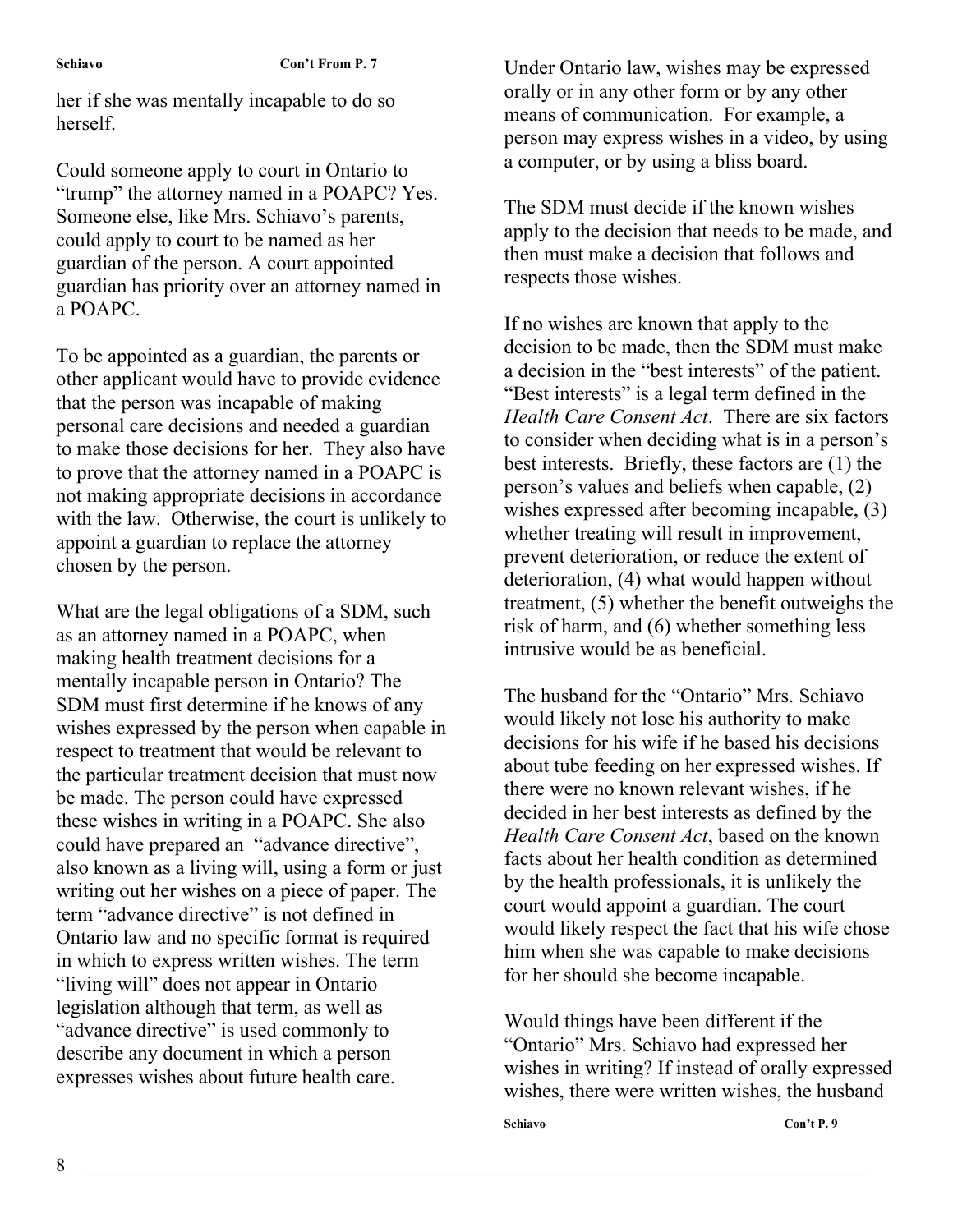could have used those written wishes as **evidence** of her wishes in the court proceeding to show that he was acting in accordance with her wishes. The existence of a document usually makes it easier to prove in court that the SDM made appropriate decisions. But otherwise, written wishes are no better than wishes expressed orally.

However, the existence of written wishes in a POAPC or other document would not have prevented a court application from being made in Ontario, but may have discouraged the application. The parents still might have claimed that the written wishes were not made voluntarily, or that they were expressed at a time when the person was mentally incapable, or that the wishes were not based on appropriate information. In other words, the applicants for guardianship could have challenged the validity of the written wishes or the SDM's application of the wishes to the decision to be made. In addition, just as in Florida, someone who believed that the SDM was mistaken about the person's situation could apply for guardianship in Ontario. If there was a dispute about the facts, such as whether the person was aware and able to communicate, someone could apply to have that dispute resolved in court.

Regardless of how careful one is, nothing can prevent the possibility of court cases over one's future health care, as there can always be disputes about what your wishes actually are, or whether you meant what you said. Furthermore, it is impossible to write everything down or anticipate every future situation. As medical science advances, treatments change in ways that cannot always be anticipated. As a result, one may not have expressed any wishes relevant to a decision that one's SDM must make. This leaves open the possibility of a dispute as to what is in your best interest. Finally, people can disagree about the facts, such as whether you can communicate

and are aware of your situation. All of these possible issues can end up before a court.

Despite this, it may be helpful to write things down as well as to communicate orally your concerns and wishes to your SDM and other persons who are important to you. The communication should extend beyond discussions of particular treatments, such as cardiac resuscitation and end of life care, and should include information about such things as how you define "quality of life". This type of information, along with statements of specific wishes, values, and beliefs helps your SDM feel confident about decision making if you should become incapable. If you decide to create a written document expressing specific wishes about health care, you should review this as your health changes or as life events occur that might change your wishes. You can do an oral override to any written document but its prudent to change the written documents as well if you change your wishes.

Since Ontario law also sets out a hierarchy of decision makers who can make health care decisions for you if you are incapable of making



someone else you trust in a Power of Attorney for Personal Care. Legal advice may be helpful in this regard.  $\blacklozenge$ 

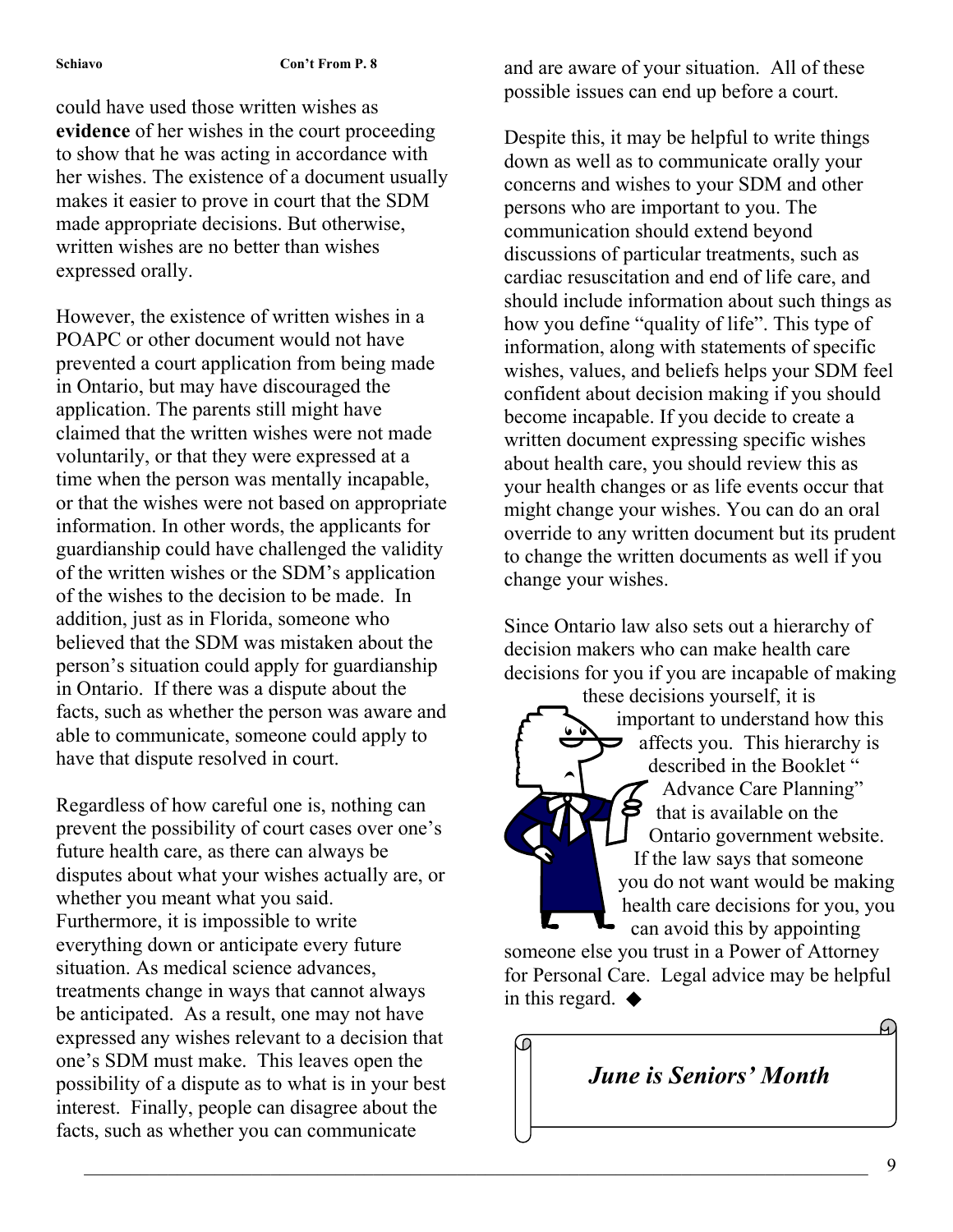# **Testators Beware! e** alterations to the will.

*"A man who dies without a will has lawyers for his heirs".* (anonymous)



A will that is written completely in the hand of the testator and signed at its end by the testator is considered to be a valid will in Ontario. Such wills are known as "holograph wills". They do not need to be witnessed. However, they do need to be drafted in a way that makes it clear that the document is meant to be a will or a "testamentary instrument", intending to leave property after the death of the testator. It is also a good idea to date the will, although this is not mandatory to make it a valid will in Ontario.

An example of the holograph will that I learned as a law student was the case of Cecil Harris, a Saskatchewan farmer who was pinned under his tractor on June 8, 1948. On the tractor's fender, he scratched out the words, "In case I die in this mess, I leave all to my wife – Cecil Harris". The court considered this to be a valid holograph will, and the tractor fender was admitted into probate. The fender is now permanently on display at the University of Saskatchewan Law Library. There is a tendency to begrudge the cost of a lawyer

Holograph wills are useful in cases of emergency. I do not recommend that they be used by anyone who really cares about what happens to their property after death.

There are many cases involving holograph wills where the estate is worth hundreds of thousands or even millions of dollars. If the deceased relies on a holograph will to make bequests, litigation will likely result about the following types of disputes:

- a) whether the will is valid;
- b) ambiguous or contradictory language;
- c) partial intestacy, missing pages, location of signature;
- **HOLOGRAPH WILLS** <br>d) proof that the will is in the handwriting of the deceased:
	-

By Rita Chrolavicius, Barrister & Solicitor Another major problem with holograph wills is that they can easily go missing. I suspect that there are many cases where holograph wills have been kept in a secret place and are not found after death. I have heard of other cases where next of kin remove documentation and there is subsequently suspicion that a holograph will has been destroyed because the person removing the documentation did not like the contents of the will.

> The same problems that arise with holograph wills also arise with attempts to make handwritten changes to wills. Any alteration on the face of the document will have no effect except to validate the words that can no longer be seen. There has been litigation about what kind of lights or devices can be used to try to see what words were written underneath a manually altered portion of the will. Altering an existing testamentary instrument will guarantee problems with proving the will.

Where problems arise with any will, the cost of hiring lawyers to fight about these problems will be born by the potential beneficiaries, relatives of the deceased or by the estate itself. There are cases where the whole estate has been consumed by legal fees, and potential beneficiaries receive nothing, or, even worse, are out-of-pocket for substantial sums of money.

to do something as straightforward as a simple will. This is false economy. In addition to preparing a will, a lawyer can keep the original will or a true copy of the will in a safe place, as well as retain a file that contains notes and information about the testator's competence and intentions, next of kin, property and assets. Lawyers can also discuss estate planning issues with clients.

Individuals should pay as much care and attention to what happens to their property after they pass away as they do to what happens to their property while they are alive.◆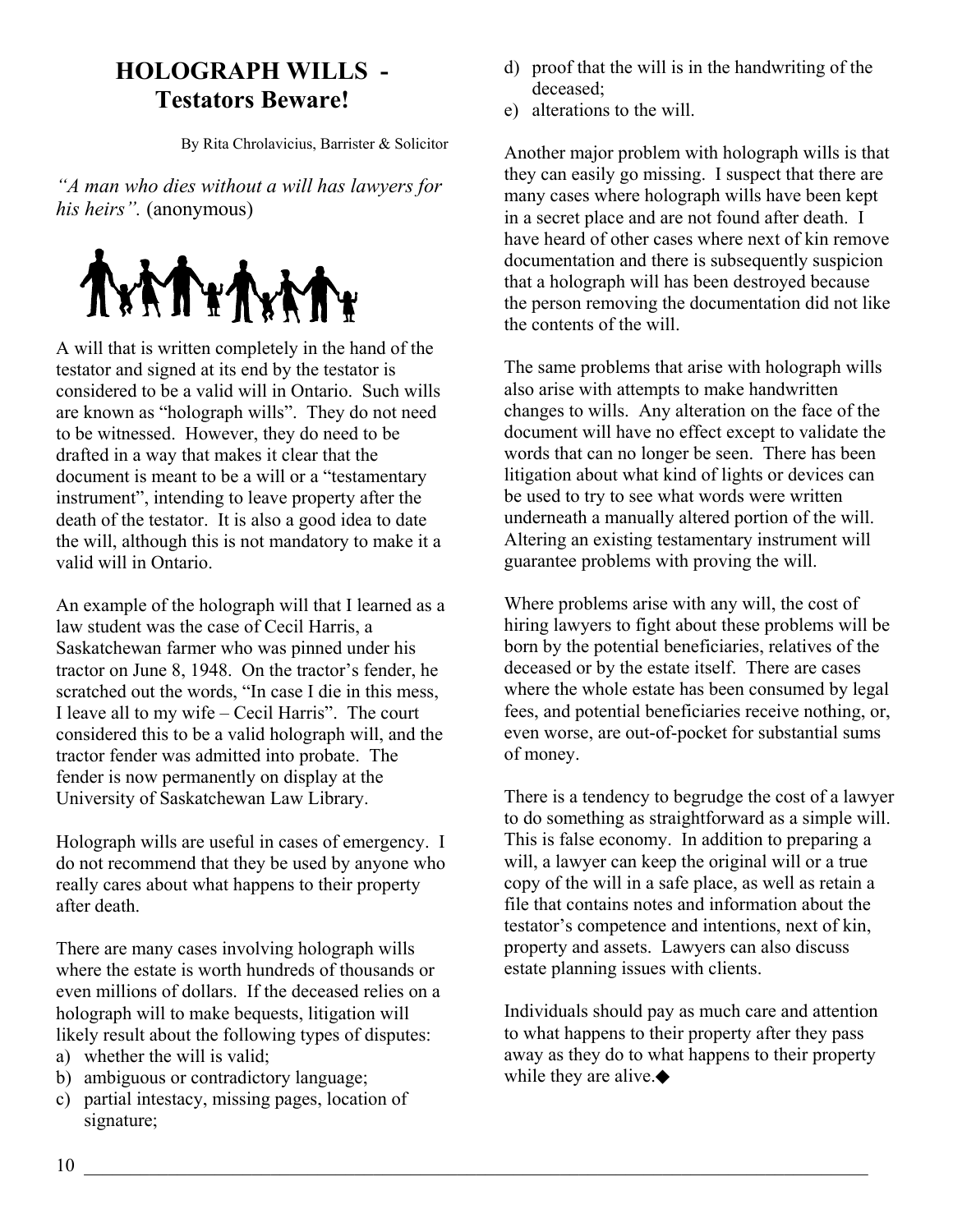# **Long-Term Care Facilities In Ontario: The Advocate's Manual (3rd edition)**



The Advocacy Centre for the Elderly (ACE) is proud to introduce the third edition of a comprehensive information resource for residents of long-term care facilities, their families and advocates, and for anyone working with residents of long-term care facilities in Ontario. An order form is available on the reverse.

Phone numbers, addresses, dollar amounts, and other information of this kind has been updated. The topics covered in the third edition remain much the same as in the second edition. However, in the last few years the body of case law related to mental capacity and substitute decision-making has grown rapidly. The third edition incorporates commentary on a number of these decisions, including the recent decision of the Supreme Court of Canada in *Starson*, the first case to reach that court with respect to Ontario's *Health Care Consent Act*.

In addition, in 2002 the Ontario Ministry of Health and Long-Term Care introduced a number of changes to the admission process for long-term care, including changes to how waiting lists are maintained. The third edition includes extensive commentary on these changes.

Over the years, lawyers and staff at ACE have learned much in dealing with clients who are residents of longterm care facilities. Efforts have been made to incorporate this collective wisdom into the third edition to enhance the information and, it is hoped, better serve residents and their advocates.

Included with the third edition is a Consent to Treatment Summary. This quick reference guide to the Health Care Consent Act has been laminated to preserve it. The Summary deals with consent to treatment and with the assessment of decisional capacity in the legal context.

The following is a sampling of the many topics discussed in depth in *Long-Term Care Facilities in Ontario: The Advocate's Manual (3rd edition)***.** 

- $\bullet$  The principles of advocacy
- Long-term care facilities (LTCFs) in Ontario: their nature and the legal structure that governs them
- ♦ Who is eligible for admission to a LTCF and how the admission process works
- ♦ The role of Community Care Access Centres in the admission process and in providing in-home services
- What it costs to live in a LTCF and how to apply for rate reductions
- The rights of LTCF residents: the Residents' Bill of Rights, the plan of care, the types of care, residents' councils, leaves of absence, visitors, etc.
- ♦ The use of restraints in LTCFs and the *Charter of Rights and Freedoms*
- How to make complaints and resolve problems that arise in a LTCF
- The *Substitute Decisions Act* and the *Health Care Consent Act* analyzed, with special emphasis on the relevance to residents of LTCFs, and reference to important recent decisions by the Courts and the Consent and Capacity Board
- ♦ Powers of Attorney for Property, Powers of Attorney for Personal Care, advance care planning
- Retirement homes (care homes) compared and contrasted with LTCFs
- ♦ The rights of tenants in retirement homes and other care homes
- ♦ Problems associated with transfers from hospitals to LTCFs
- The rights of recipients of in-home services from Community Care Access Centres

#### **See Reverse for Ordering Information**